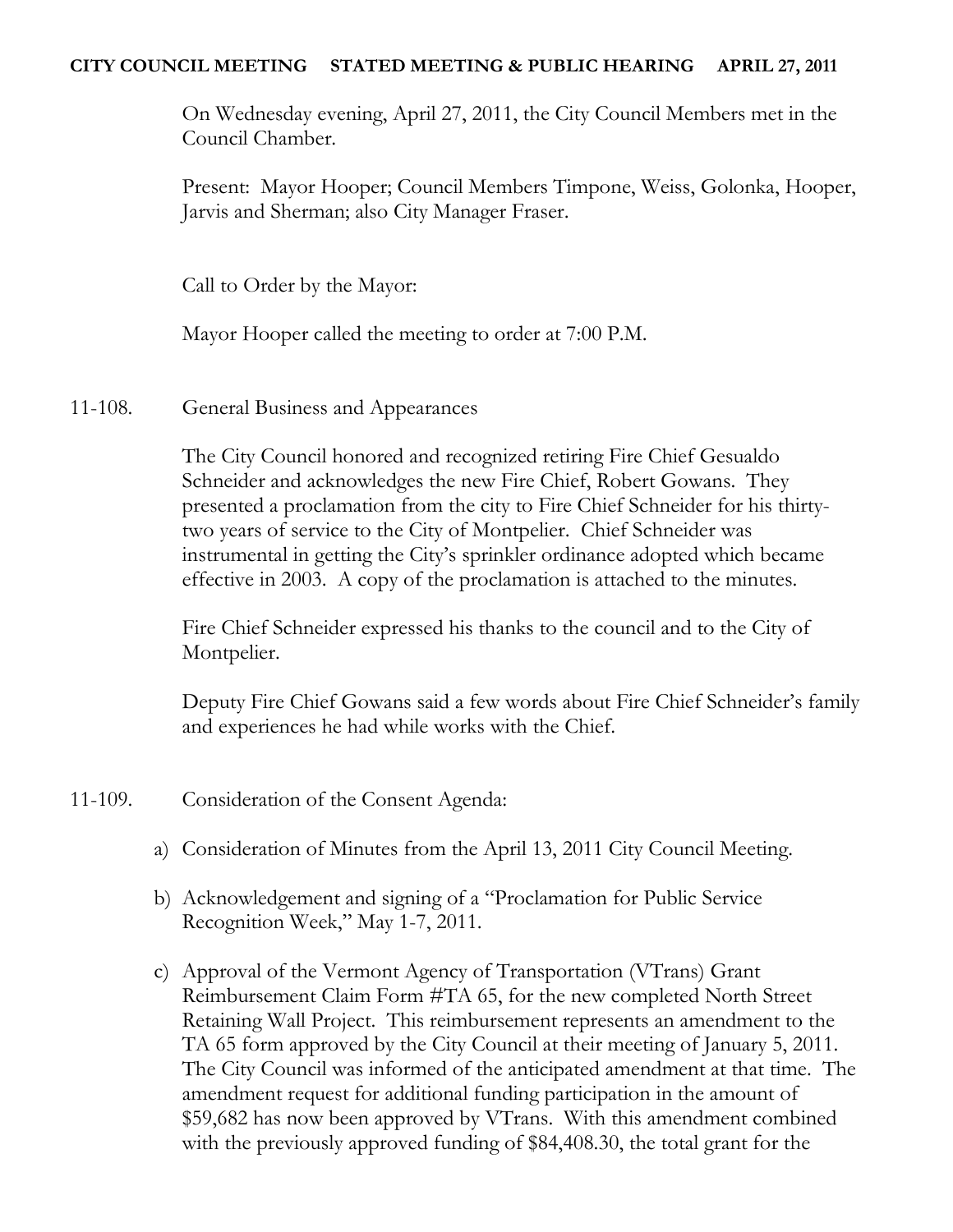project will represent 89.4% of the final project cost. A majority of the City Council must indicate approval by signing the TA 65 form.

- d) Consideration of an "Agreement for Services with Faith in Action" for the Community Innovations for Aging in Place (CIAI) REACH Project. Staff is recommending that the City contract with Faith in Action for the purpose of providing project support services for the REACH Project; this is an extension of the previous agreement dated December 10, 2009.
- e) Summary Budget Report by Department for General Fund and Detailed Budget Status Reports for General Fund, Water Fund, Sewer Fund, Cemetery Fund, Parks Fund, Parking Fund and Senior Center Fund for a nine-month period beginning July 1, 2010 and ending March 31, 2011.
- f) Consideration of becoming the Liquor Control Commission for the purpose of acting on the following:

1. Annual renewal of Liquor Licenses (City Clerk will distribute the list of applications at the meeting.)

dba The Savoy Theater 26 Main Street

dba That's Life Soup

41 Elm Street

Brook Hollow Productions, Inc First Class Cabaret Liquor License

That's Life Ventures, Inc First Class Restaurant Liquor License

Application for a First Class Liquor/Restaurant License for Bagitos, Inc., d/b/a Bagitos, who will be starting a new business where Rhapsody's was located at 28 Main Street.

g) Payroll and Bills

General Fund Warrant dated April 20, 2011 in the amount of \$242,063.55 and \$270,276.14. Payroll Warrant dated April 28, 2011, in the amount of \$114,3`0.04 and \$26,262.56.

Motion was made by Council Member Jarvis, seconded by Council Member Sherman to approve the consent agenda.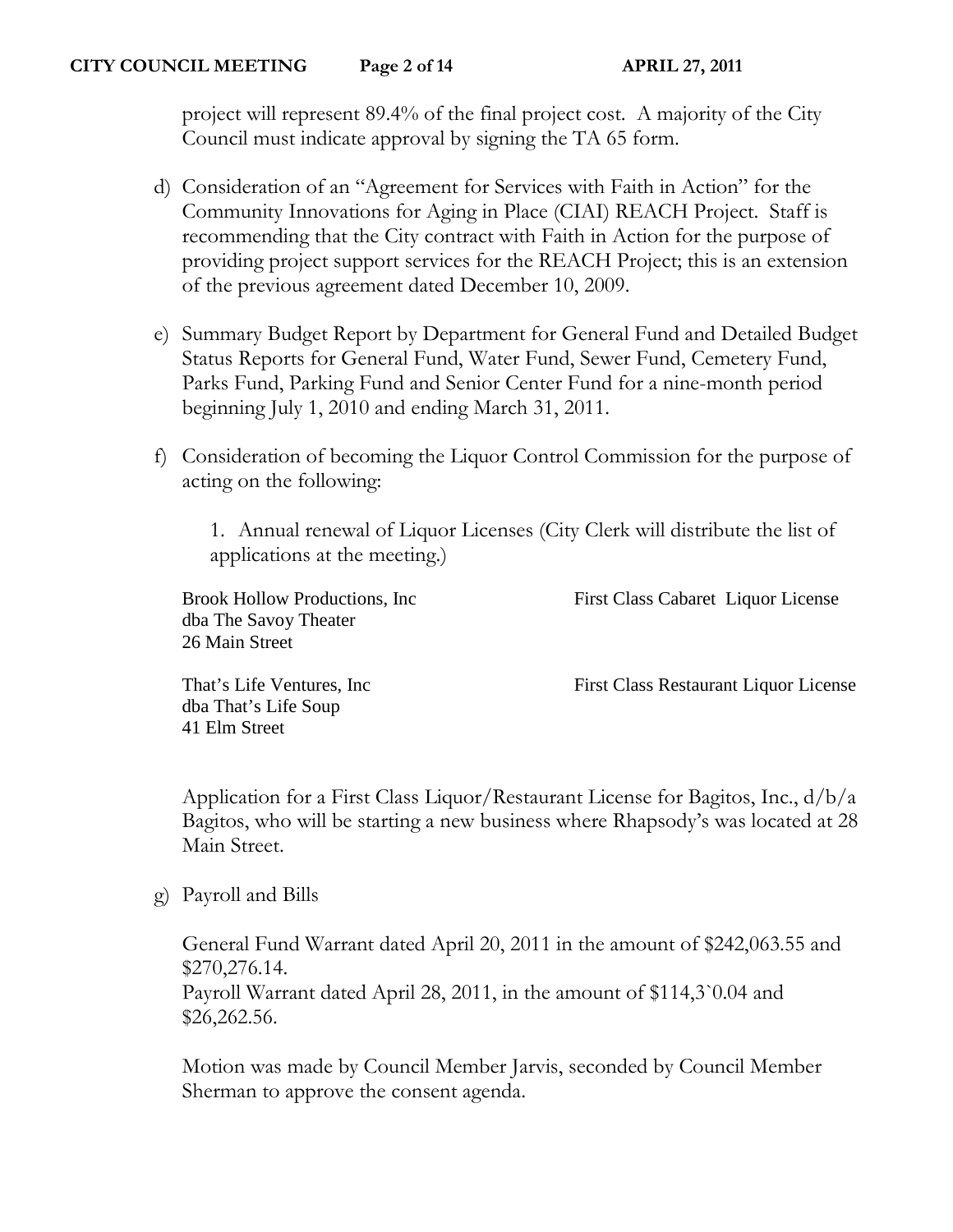Council Member Weiss said he would like to pull the Agreement for Services with Faith in Action and the financial report.

Mayor Hooper called for a vote on the remainder of the agenda. The vote was 6-0, motion carried unanimously.

11-109(D) Consideration of an "Agreement for Services with Faith in Action" for the Community Innovations for Aging in Place (CIAI) REACH Project. Staff is recommending that the City contract with Faith in Action for the purpose of providing project support services for the REACH Project; this is an extension of the previous agreement dated December 10, 2009.

> Council Member Weiss said under the scope of work for the Faith in Action Project he wonders if this is a Central Vermont project or are they supporting Lyndonville as well.

Planning & Development Director Hallsmith said the Faith in Action offices that are delivering other services are based in Lyndonville. That was part of the grant application made to the federal government. Part of it is the focus on rural elder care in particular and they are partners that help them make the link between rural elders and people in the REACH Program. It has been part of the grant since the beginning.

Council Member Weiss mentioned there is a dollar match for a payment schedule. Whose match is that?

Planning & Development Director Hallsmith replied they raise their own match for the grant so they raised the 15 percent match that was required for the federal funds.

There is a legal note that calls for a Request for Proposal for the CARE Bank Program partner. Is that part of this project?

Planning & Development Director Hallsmith explained that one of the commitments she made to the City Council in their goals was to find a new partner for REACH so it wouldn't be with the city any longer. It's called a CARE Bank which is the name of the organization. The city's obligation to Faith in Action under the grant will not extend to the new partners so their current contract will take them through the time until there is a new partner.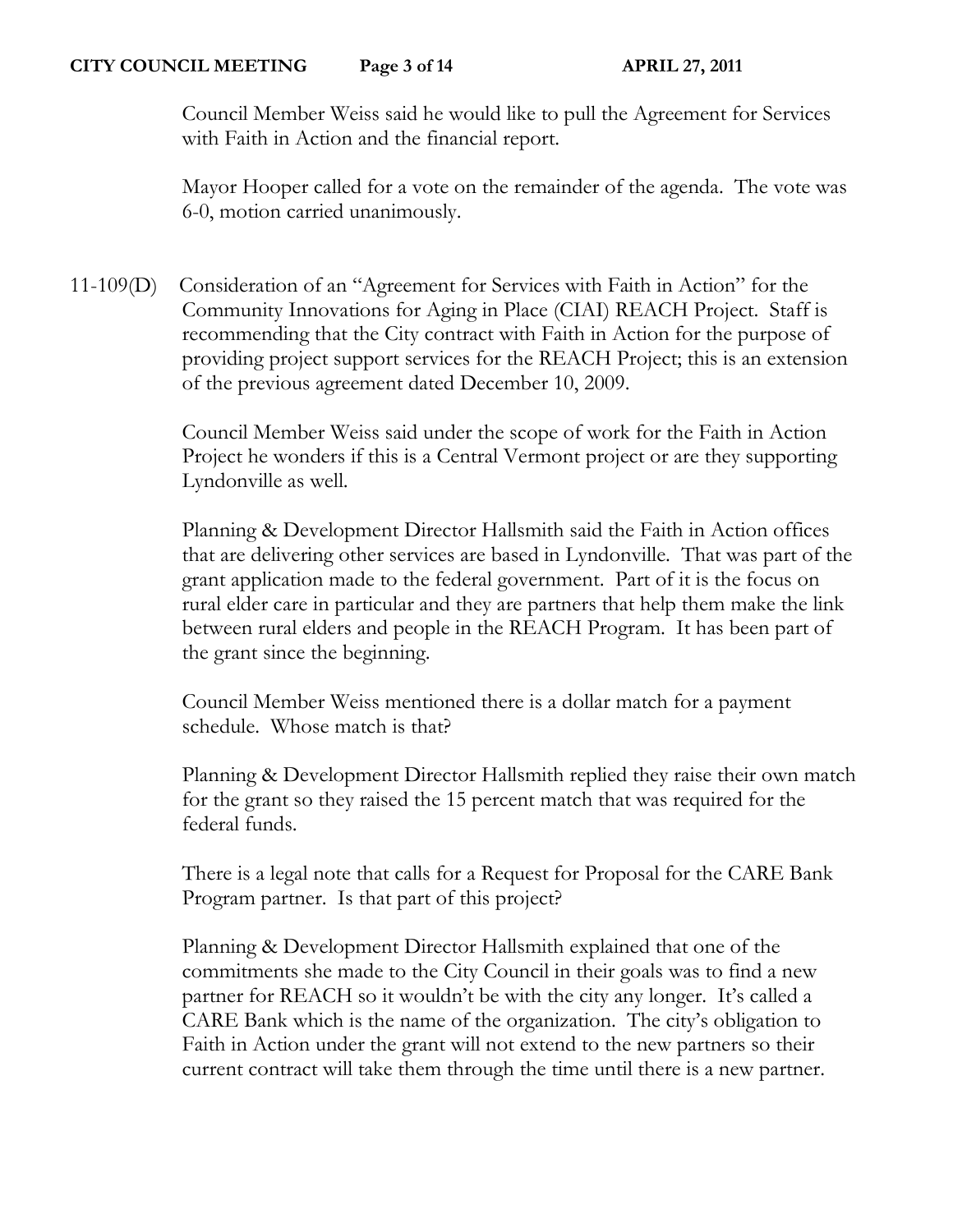Motion was made by Council Member Weiss, seconded by Council Member Hooper to approve the agreement for services with Faith in Action . The vote was 6-0, motion carried unanimously.

11-109(E) Summary Budget Report by Department for General Fund and Detailed Budget Status Reports for General Fund, Water Fund, Sewer Fund, Cemetery Fund, Parks Fund, Parking Fund and Senior Center Fund for a nine-month period beginning July 1, 2010 and ending March 31, 2011.

> Council Member Weiss said on page 21 of the financial report he still doesn't understand that between the two months on page 21 where reviewing the Re-Entry Program of Community Justice they spent an additional \$9,000. He has no concept where those funds are coming from and with two months left in this fiscal year we are going to get reimbursed for what is now a \$56,000 deficit.

> City Manager Fraser said there is a contract with the state for that. Before it was grant funded and they billed periodically.

> Motion was made by Council Member Weiss, seconded by Council Member Jarvis to approve as submitted the Summary Budget Reports. The vote was 6-0, motion carried unanimously.

> Mayor Hooper said with the Council's consent she would like to add the district heat update to the agenda and discuss whether there is going to be a bond vote.

11-110. Consideration of a proposal submitted by Green Mountain Power to site a solar array and public EV charging station in the city of Montpelier.

> Rebecca Towne, Administration Manager at Green Mountain Power, requested that this item be placed on this evening's agenda.

She was prepared to discuss this with Council at their April 13<sup>th</sup> meeting but was asked to wait; Planning Director Gwen Hallsmith wanted the Energy Committee to have an opportunity to review the proposal at their April 19<sup>th</sup> meeting before presenting it to the Council.

Don Lorraine, Commercial Accounts Manager for GMP, attended the Energy Committee Meeting on the  $19<sup>th</sup>$  and will be present this evening, along with Gwen Hallsmith, to explain GMP's proposal.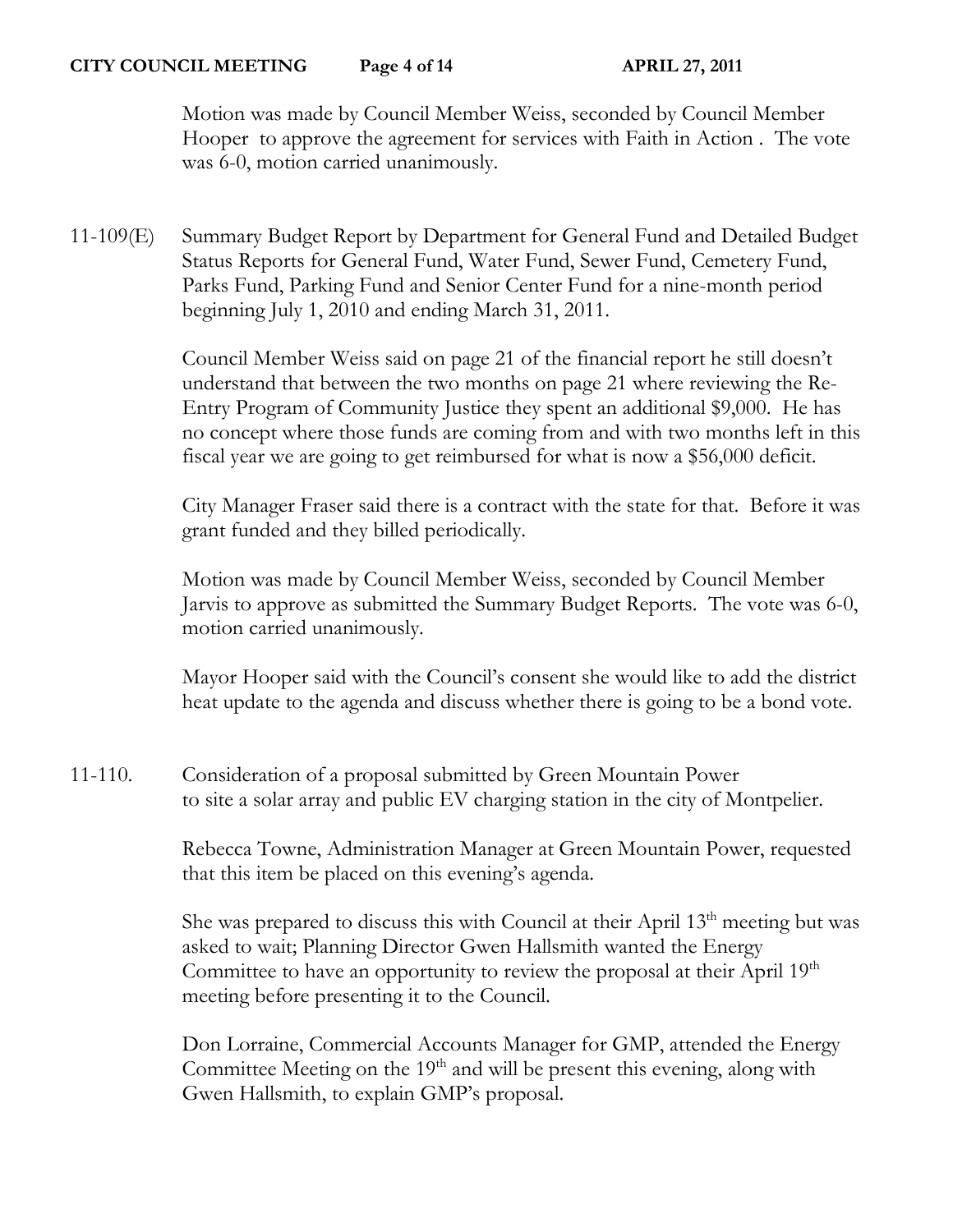Recommendation: Council is being asked to endorse the entire project and approve someone to finalize the legal agreement; GMP can then move forward with the installation.

Planning & Director Hallsmith said she wanted to offer her vote of support for the proposal because as they move into an era where fossil fuels are increasingly expensive having these alternative forms of transportation are going to be critically important and people will need these charging stations to move on to the next place they are going.

Don Lorraine from Green Mountain Power told the Council what GMP has embarked upon is a pilot program to deploy three electric vehicle charging stations in their service territory and Montpelier came to the top as a possible location. It's in the I-89 corridor and makes sense for the traveling contingent that commutes from Burlington to Montpelier. They approached the City Manager with the idea. They had support and had to further understand how to get this deployed. The Executive Summary of the Charging Station is that GMP pays for the installation, pays for the charger, accompanies it with solar, because they wanted to marry it with the renewable energy resource to offset the electricity being used to charge the electric vehicles. They have a combination charging unit that would be a parking spot of your choosing and the solar panels they were hoping to deploy next to the charging station to make a nice impact and have some renewable resource.

Justin McCabe, a member of the Energy Committee, said that was presented at their meeting last week and the Energy Committee unanimously said they would like to continue the evaluation understanding they need further details on the location of the solar panels and other details revolving around the project.

Planning & Development Director Hallsmith said they were looking at a base in City Hall with solar panels on the roof.

Mr. Lorraine said they had a couple of designs and the building could accommodate some solar awnings off the side of the building so it would be visible from the charging system. This would be a net metered project as well so all of the electricity generated would offset some of the consumption throughout the building. The good thing about the solar panels is they can put it on any city property.

Discussion followed on the use of a parking spot, number of electric cars in the area and the placement agreement wording. The thought was that city hall would be a temporary location and the hope was that it would be moved to the transit center when that was built.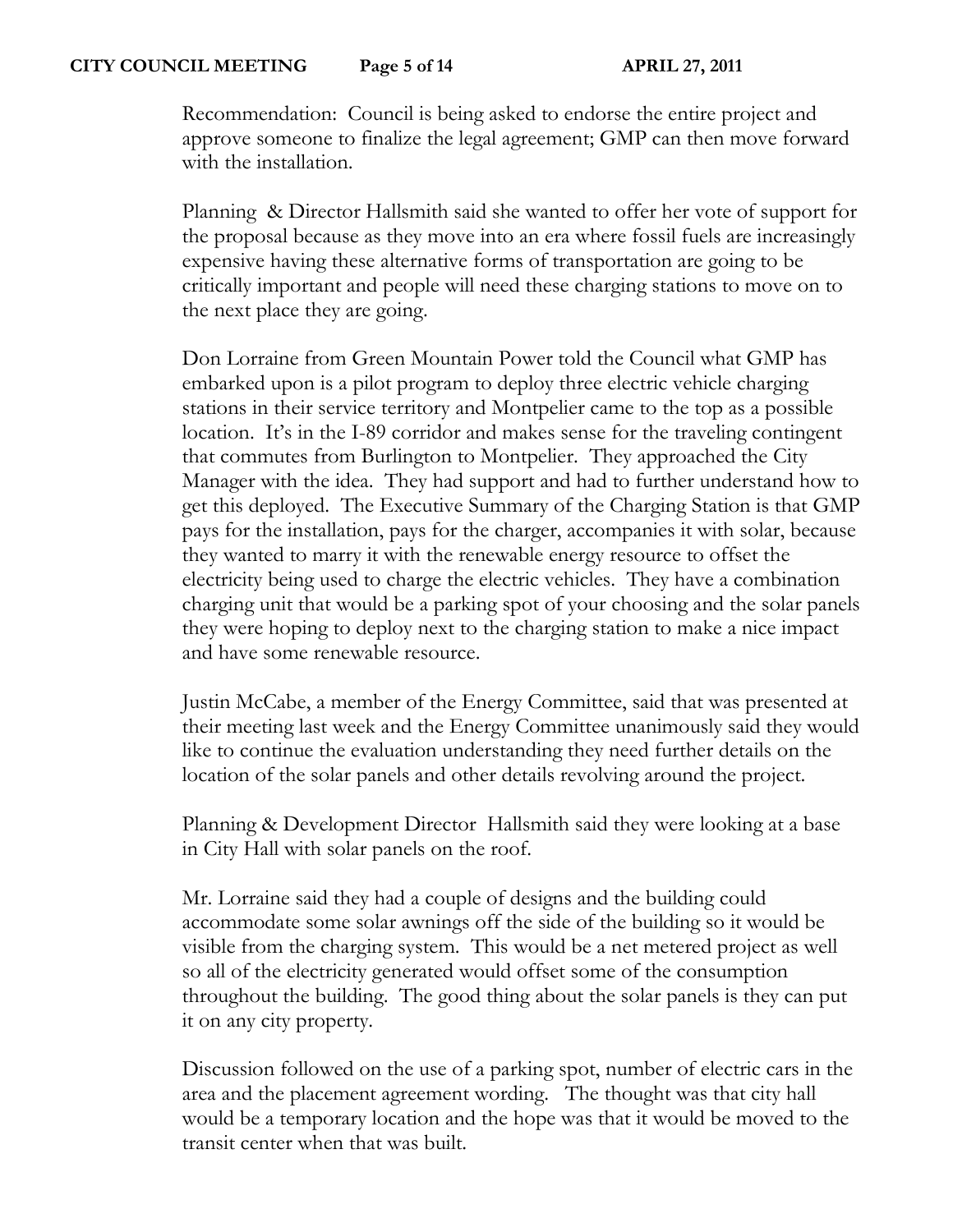Mayor Hooper said the proposal is giving some direction to staff and figuring out if we would like to have an arrangement.

Council Member Weiss said in concurrence with the Montpelier Energy Advisory Committee he moves that the City Manager enter into an agreement regarding a public electric vehicle solar powered charging station. Council

Member Sherman seconded the motion . The vote was 6-0, motion carried unanimously.

11-110. Update from the Senior Services Coordinating Committee.

- a) Eileen Peltier, Chair of the Senior Services Coordinating Committee, and members of the Committee will present to the Council their recommendations for the future of the Montpelier Senior Activity Center.
- b) Recommendation: Receive report; discussion; possible direction to the committee and/or staff.

City Council last summer charged a committee to come up with a vision for the Senior Center with interested parties in the community and organizations working with seniors. Eileen Peltier is Chair of the Committee and Jim Sheridan and Sarah Jarvis served as Council representatives. Liz Dodge, the Senior Center Advisory Board Chair, Tina Muncy and Bill Doelger served. Bev Hill, Ken Russell and Garth Genge have worked with them.

Council Member Jarvis thanked the group for meeting weekly.

Eileen Peltier, Chair of the Committee and Executive Director of the Central Vermont Community Land Trust, said part of their mission is to build strong diverse communities. Twenty-five to thirty percent of the residents in their portfolio are seniors. She has experienced going around the communities in Washington County the single most thing that comes up is senior houses and senior services and it is critically important to Washington County and the state of Vermont. Vermont is getting older and she thinks it is great the city has taken the opportunity to transform this building into a great facility.

They shared with the Council what they think the vision of what a senior center should be. They are proposing a new mission statement. They added the word "Area" after Montpelier so there is an open enrollment for people outside the city to become members. They had physical, mental, social, cultural and added economics. One of the things that came up was access for people of all income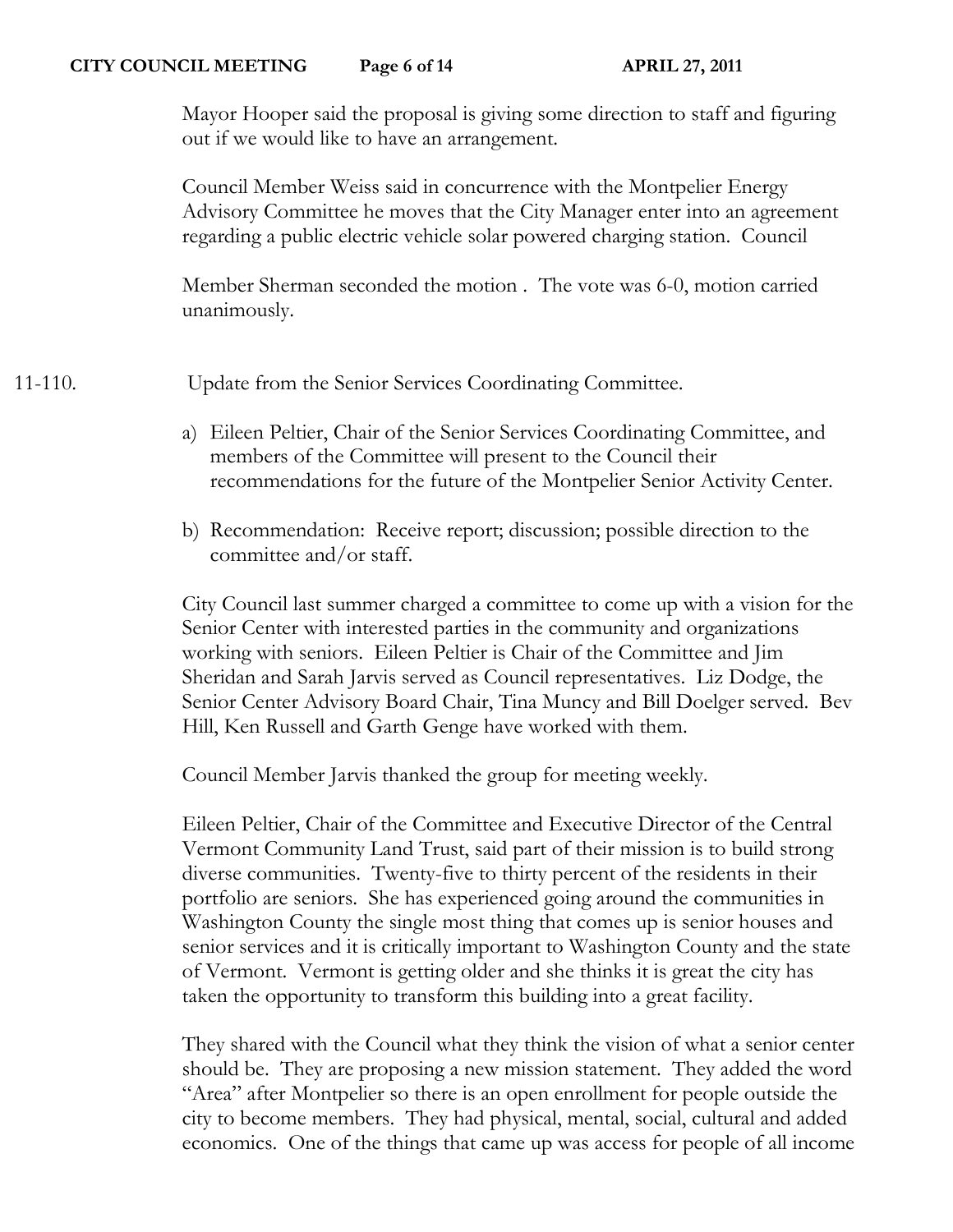levels into the Senior Center. They also want to be a flexible welcoming environment for members. Their proposal is to remove the activity from the name. They highlighted volunteers as part of the Senior Center and felt it should be included in the budget. There was a lot of discussion around a resource room and Meals on Wheels.

Council Member Jarvis said they gave the committee's recommendations to the Advisory Board and had a discussion with them and incorporated their ideas and suggestions.

Some City Councilors were concerned about the issue of Montpelier area and how it opens up the issue of regionalization. Citizens of Montpelier are paying \$220,000 for the Senior Center and they are now asking them to take on more of a role in the Meals on Wheels Program. .

Ms. Peltier said Montpelier Home Delivery is not primarily funded by donations. It is about \$6,000 in donations and the vast majority of it comes through the Council on Aging on a fee per meal basis.

Mr. Doelger explained the open membership to the Council. There is some income from participants from outside Montpelier who sign up for classes. They pay more than Montpelier residents. They hope to review the fee schedule.

Mayor Hooper said she is very pleased to see that the Montpelier Home Meals delivery came back under the egis of the Senior Activity Center. She is a volunteer driver for the program and all of the meals go to Montpelier residents. She hopes they do reach out to the surrounding communities and ask them to participate.

Council Member Jarvis said the issue of whether the city hires a new department head for the Senior Center is very timely. The Program Director will be leaving by September 1<sup>st</sup>, maybe sooner. It would be the committee's recommendation that within the next month that a job description be created.

Assistant City Manager Hill said one of the reasons the Meals on Wheels Program failed before was because the Program Director was running the center and that program also. There would be an employee under the Director responsible for the meals portion of the program.

Motion was made by Council Member Weiss, seconded by Council Member Hooper to receive the report.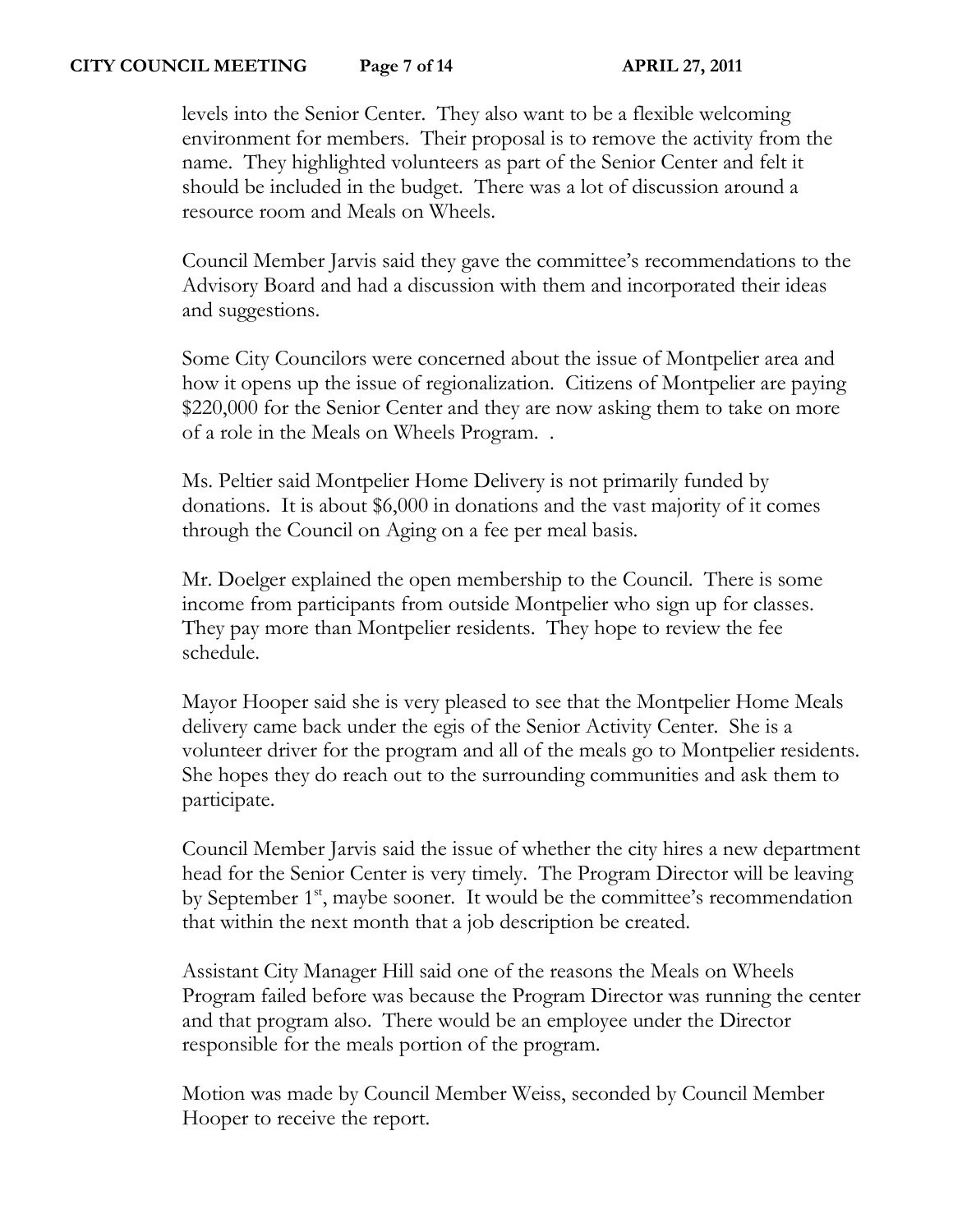City Manager Fraser suggested to City Council that instead of focusing on who is going to do what at the Senior Center that they focus on policies, services and programs.

Mayor Hooper called for a vote on the motion. The vote was 6-0, motion carried unanimously.

Mayor Hooper asked Council Members if they wanted to endorse and accept the vision statement.

Council Member Sherman embraced that positively and recommends staff come back with a more concrete recommendation. Council Member Weiss seconded the motion. The vote was 6-0, motion carried unanimously.

# 11-112. Mill Road Update.

On October 13, 2010, Council approved a proposal submitted by Pubic Works staff which consisted of surface rehabilitation involving the pulverization of the asphalt surface into a gravel consistency. This process is also known as reclaiming and is a common method used to prepare a road for a new asphalt surface. In this case, the proposal left a gravel surface while deferring approximately \$110,000 for the application of bituminous concrete pavement.

A layer of recycled asphalt pavement (RAP) was spread over the reclaimed road which provided support and achieved a serviceable riding surface. RAP material is relatively erosion resistant and calcium chloride was added as a compaction aid and for dust control.

Following this authorization last fall, Mayor Hooper requested that this item be placed on the Council's second agenda in April to review how the road worked, hear concerns from residents, and to address outstanding issues.

Recommendation: Receive update from Public Works staff; opportunity for discussion (which might include residents of Mill and Corey Roads who have been notified of this meeting); and possible direction to staff.

Tom McArdle, Assistant Director of Public Works, presented an update on Mill Road to the Council. Last fall they suggested they revert to gravel on a couple of roads with low volume and residential in nature. They did that on Murray Road and Bliss Road as well. Mill Road had a tremendous amount of drainage problems and persistent potholes. They did the work last fall and the price was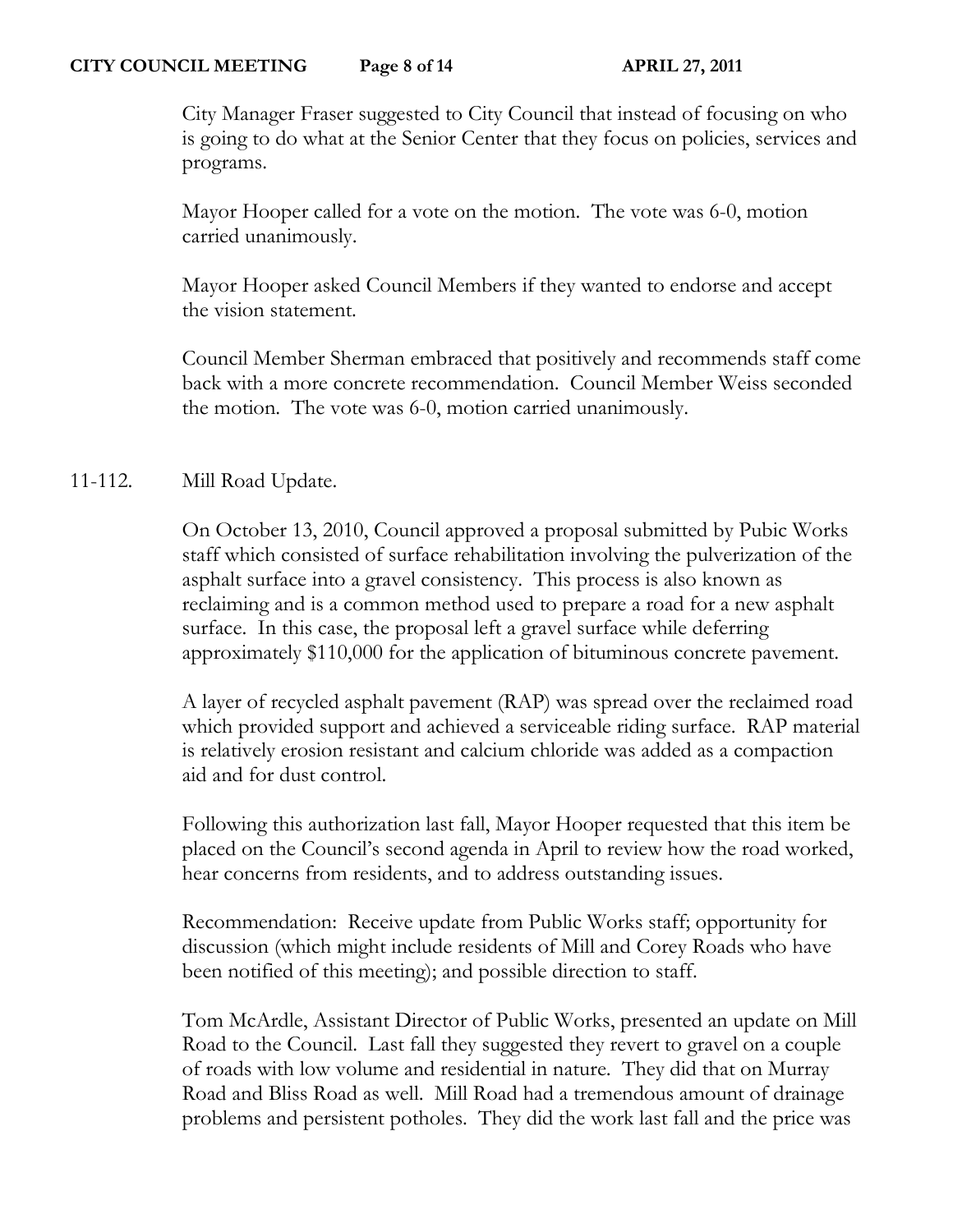significantly less doing it with their own crews. They put in culverts and a lot of ditching. Going to a gravel surface makes a big difference in the neighborhood and has some benefits. There were concerns about drainage issues in the neighborhood and lack of maintenance.

Linda Gordon, a resident at 268 Mill Road, voiced concerns about the water in their backyard. There are two culverts on Route 12 coming down into their backyard. They have put a lot of culverts in themselves and still have a lot of water. They have lived there for 37 years and she has never seen the water they have now in their backyard. They are motorcyclists and are concerned about the dust on the road. They have a white RV and a white motorcycle trailer. She wasn't pleased with the snowplowing around their mailboxes. They are concerned about the value of their homes with a dirt road.

Mr. Gordon voiced concerns about maintenance and the lack of it.

Greg Abare, a resident at the end of Mill Road, thanked the Council for following up with what they talked about last fall. He thinks the road is in good condition. Residents just need to know it is plowed and safe, but when a road is being completely changed and there is a new maintenance process with that they would expect more communication in that process. He would like to have another update in the fall.

11-113. Central Vermont Economic Development/Central Vermont Regional Planning Commission Update.

> David Borgendale, Chair of the CVRPC (and Montpelier's representative) and Bev Hill, Assistant City Manager and Chair of CVEDC, will be present t review the history of the Co-Location/Consolidation Report for these two organizations and the history behind the report.

Recommendation: Receive report; discussion. No vote is needed at this time.

David Borgendale reported when the Legislature came up with "Challenges for Change" there was a directive to the Department of Economic Development. There was a directive to look at these services which are partially state funded and how money might be saved for the state. The RPC's activities are funded through grants as opposed to state funding and the municipal dues of the members. The economists said they couldn't measure the impacts of the state's economic development efforts because they weren't big enough to showing any kind of measurable response. In response to the directive coming from the agency the two boards were required to have a meeting to look at the possibility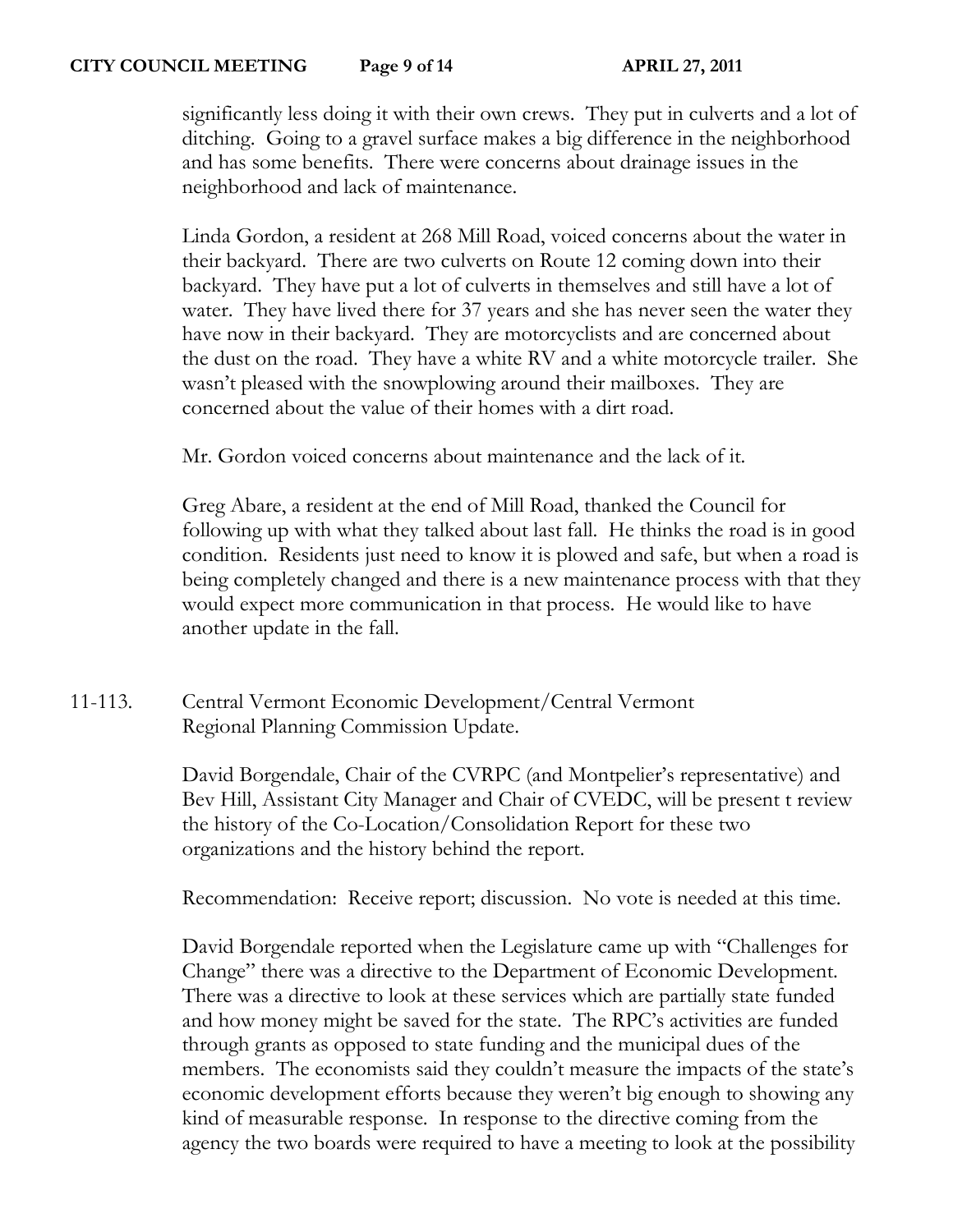of consolidation of the two organizations. The recommendation came back that there should be consolidation of the two organizations. He voted to move forward on this with some trepidation about it. A lot of the impetus for doing this is the RPC is not very happy with their facility. He thinks there may be some administrative benefits to consolidating the two organizations with some savings and maybe improve the operations. His biggest concern is how they would work out governance of the combined organizations because the two boards come from very different sources. The CVRPC Board is made up of the member towns and cities. The Economic Development group is a self appointed board. The initial proposal was to maintain the two boards and have a combined Executive Committee. There are 23 member communities on the RPC and each one has a representative so it is a pretty large board. Most of the decisions are made by the Executive Committee.

Assistant City Manager Hill presented the Council with a brochure that explains the CVEDC organization. Their membership is made up of businesses from 23 towns. When Challenges for Change was presented to them as an organization they had seen their state funding reduced and knew it wasn't a good time to come to municipalities or businesses asking for money so if there was a way these two organizations could operate more efficiently they should take a serious look at that. They have been concerned about the service delivery from the organization. There are some challenges to the consolidation of the two groups but they should pursue further ways to do that.

Council Member Weiss asked if the two groups decide to merge does it require legislative action.

Mr. Borgendale said the RPC has certain statutory obligations under Chapter 117. If they were consolidated there would need to be some amendment to the legislation to deal with it.

## 11-114(A) District Energy Update

City Manager Fraser reported they made their second presentation today to the Clean Energy Development Fund and they voted to award a million dollar grant to the project and a \$750,000 loan. They have continued to make contact with the Legislature and meeting with them to provide all the information they can about the project. The House approved \$7 million and the Senate approved \$1.9 million for the District Heat Project. They are recommending they have the \$2 million bond they talked about before and then add on. The consultants are very close to presenting the final route.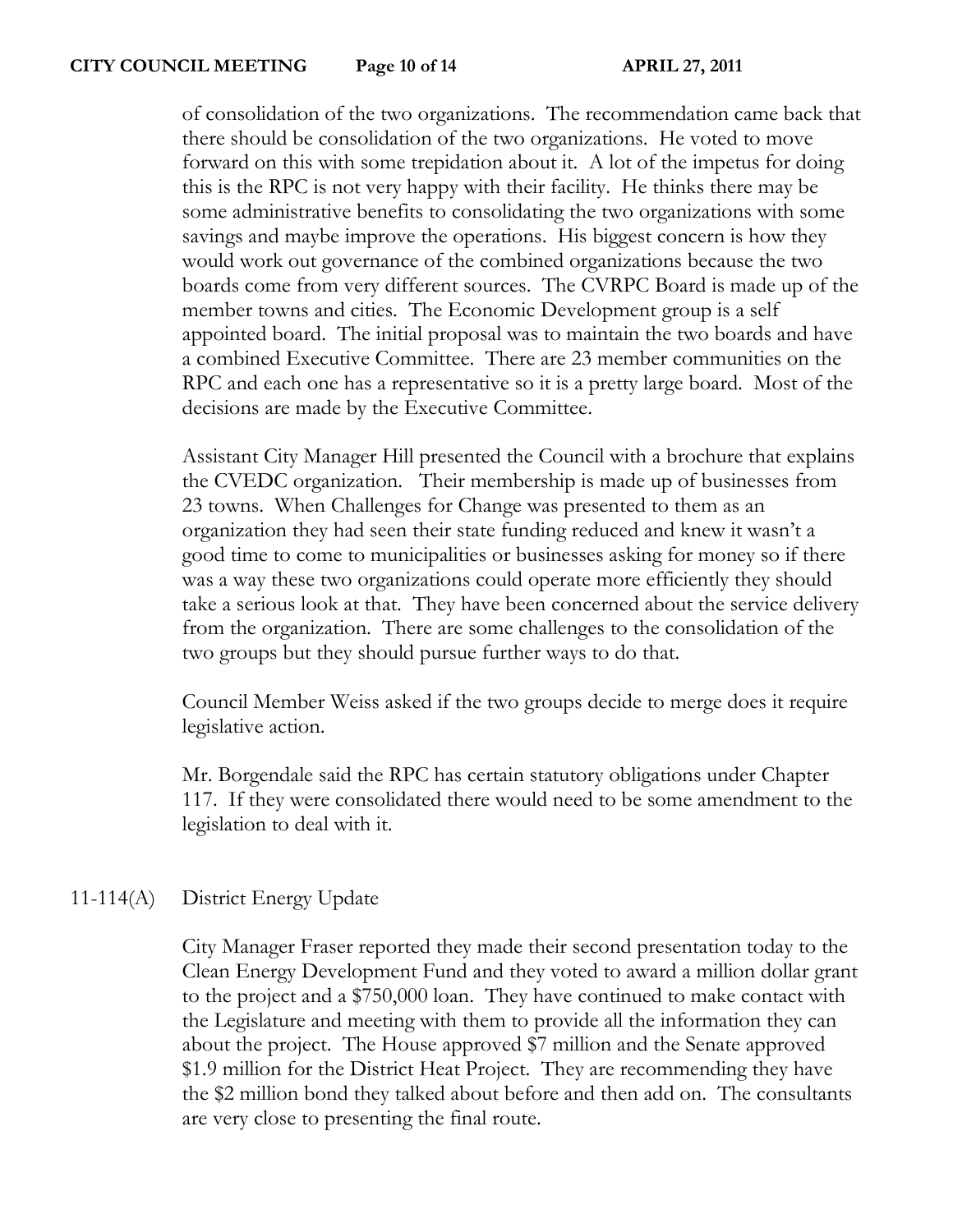### **CITY COUNCIL MEETING Page 11 of 14 APRIL 27, 2011**

Planning & Development Director Hallsmith reported they are closing the gap. They are optimistic about the reception they have been receiving from building owners and we need to build as much capacity as we can with the money they have. That will be the key to the success of the project.

Harold Garabedian said capacity falls under three concepts. There will be some excess capacity because they are maintaining the goal to make it work for the five buildings first. The building will be constructed with the capacity to add an additional full size boiler in the future.

Planning & Development Director Hallsmith reiterated as they moved into construction they need to understand that there are building owners ready to sign on and now is the time to design the capacity. They want to maximize the capacity of the plant.

Mayor Hooper said the Montpelier Energy Team has endorsed the project. One of the Council's goals is to make a decision on this. The state is at a point of making a decision in terms of the state contributing its share.

Council Member Jarvis added it seemed important for the Council to take a stand and make a commitment in order to secure the state funding. She moved the Council will ask the voters in June to bond for at least \$2 million for the city portion of the district heating plant. Council Member Timpone seconded the motion.

Council Member Weiss said he had told members of the Energy Advisory Committee the project has merit but the city absolutely can't afford it.

Council Member Jarvis replied they have to afford it because it's the money they are going to spend on heat for the next 10 years.

Council Member Weiss said once the people making wood chips begin to realize how high the cost of oil has gone they are going to raise the price of wood chips.

Mr. Garabedian reminded them there is good data from the Department of Forests and Parks that shows the price differential between wood and oil is real, that the wood price is lower and stable and oil prices are escalating faster. Wood will always be cheaper.

Discussion followed. Mayor Hooper said a friendly amendment had been suggested that the bond vote is contingent upon the state contributing \$7 million. The makers of the motion accepted the friendly amendment.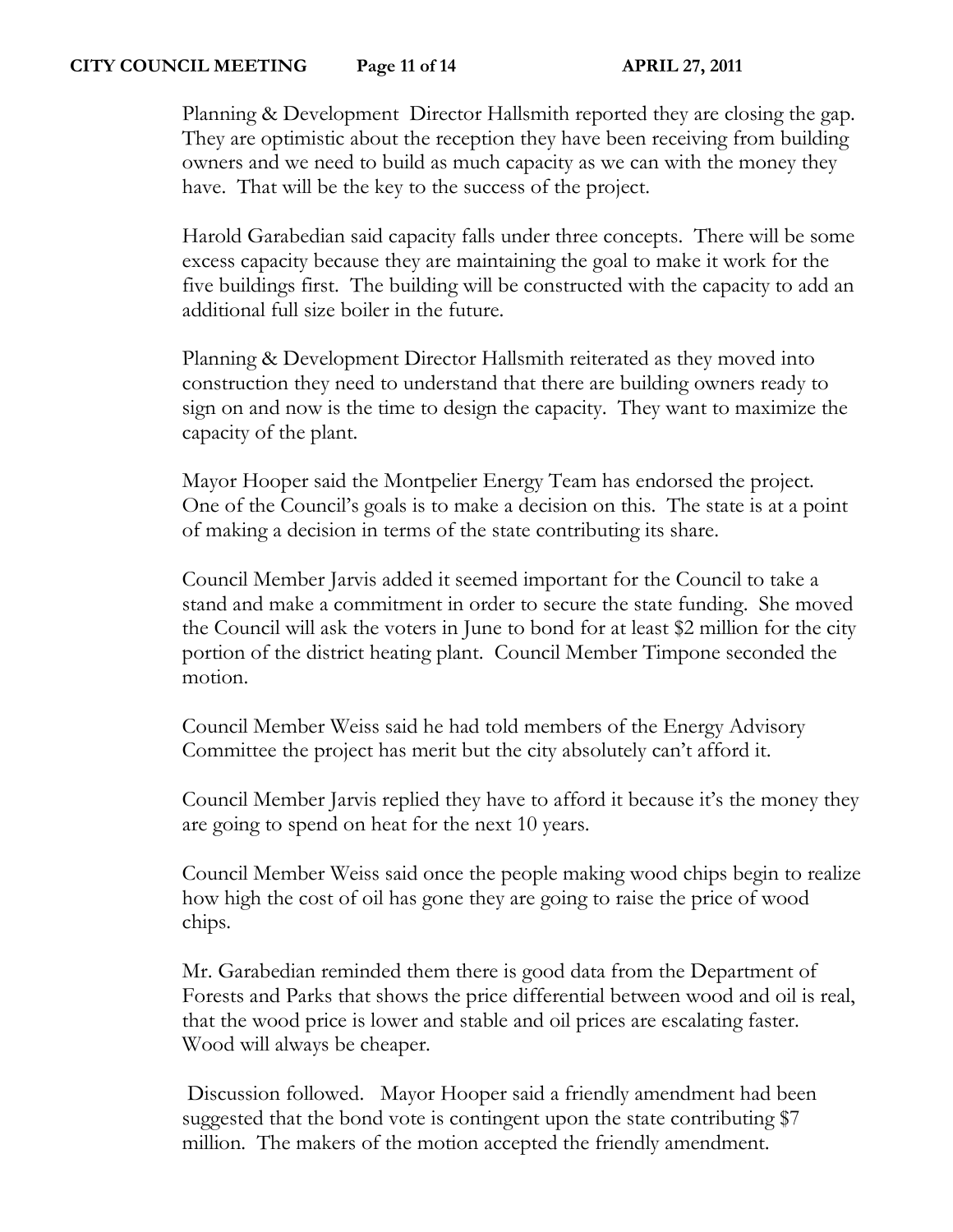Mayor Hooper called for a vote on the motion. The vote was 4-2, with Council Members Golonka and Weiss voting against the motion.

11-114. Consideration of the City's Ordinance regarding fees for Vendors.

A year ago, Chapter 9, LICENSES, ARTICLE XIV. VENDORS of the City's Code of Ordinances were substantially revised. Increasing the fees at that time was discussed but Council felt it would be a bit too much on top of so many amendments already made. An excerpt from the Minutes of the April 28, 2010 meeting is attached.

Staff is including this agenda item to see if the City Council would like to revisit an increase in the Vendor's Fees at this time.

Recommendation: Discussion; direction to staff.

City Manager Fraser said the Council doesn't have to take any action at all. They changed the ordinance last year and had decided to look at the fees at a later date.

Consensus of the council was to leave the fees as they were for the present time.

11-115. Approval of City Council's Goals and Priority Initiatives for 2011-2012.

On April 6<sup>th</sup>, City Councilors held a workshop, facilitated by Cindy Cook, to review, amend and prioritize their goals and priorities for 2011-2012.

Staff has compiled the list that Council Members came up with for their review this evening.

Recommendation: Review and adopt City Council Goals and Priority Initiatives for 2011-2012, with or without further amendments.

Council Member Weiss said there are 18 priorities. He would like to see them in priority order. Under specific next steps make decision on taser use. There are specific dates. Every one of the priorities should have a drop dead date attached to them.

Upon a motion duly made by Council Members Hooper and Sherman the Goals and Priorities were adopted on a vote of 6 to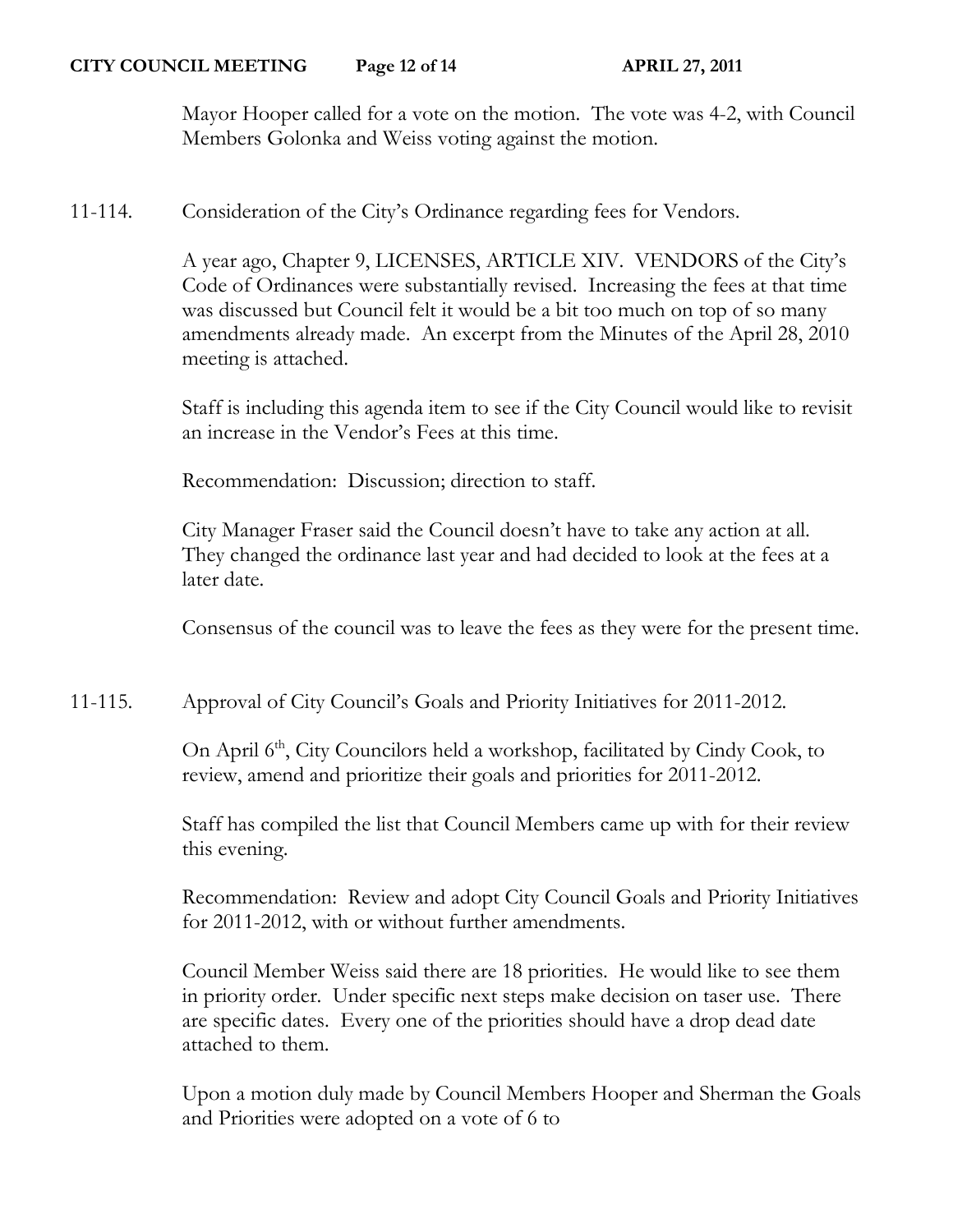#### **CITY COUNCIL MEETING Page 13 of 14 APRIL 27, 2011**

## 11-116. Reports by City Council

Council Member Golonka said tomorrow night there is a Regional Services Planning Committee meeting and they are at a point where he needs to know where the Council stands. There really aren't going to be any savings until it is implemented. He needs to know what the Council's position is on regionalization concerning dispatch, fire and police.

Council Member Hooper said he heard him say maybe we can't work with the other towns and maybe our structure is one that couldn't merge with the other neighboring towns.

Council Member Sherman said it could work if all of the parties are willing to participate equally.

Mayor Hooper added the citizens of Montpelier want a full-time fire and police but we are moving in the direction of not being able to afford it.

Council Member Golonka said he didn't think they anticipate much savings. Governance is going to be a difficult issue and allocating costs is going to be a very difficult issue.

Council Member Weiss said he, Jim Sheridan and Tom Golonka served on a sprinkler ordinance committee. The Fire Chief submitted an excellent memo. He would like to have that as an agenda item.

11-117. Mayor's Report

Mayor Hooper reported the next Special Council meeting is on May 2<sup>nd</sup> at 5:30 P.M. at the Police Department.

Green Up Day is on May  $7<sup>th</sup>$ . She would like to have on the agenda for the next meeting the Farmer's Market.

11-118. Report by City Clerk-Treasurer.

City Clerk Hoyt reminded members of the viewing public that ballots were available for the special city meeting scheduled for Tuesday, May 17, 2011.

11-119. Status Reports by the City Manager.

City Manager Fraser thanked Council Members for the discussion on district heat. It helps the city move forward. Last week was a big week for the Fire